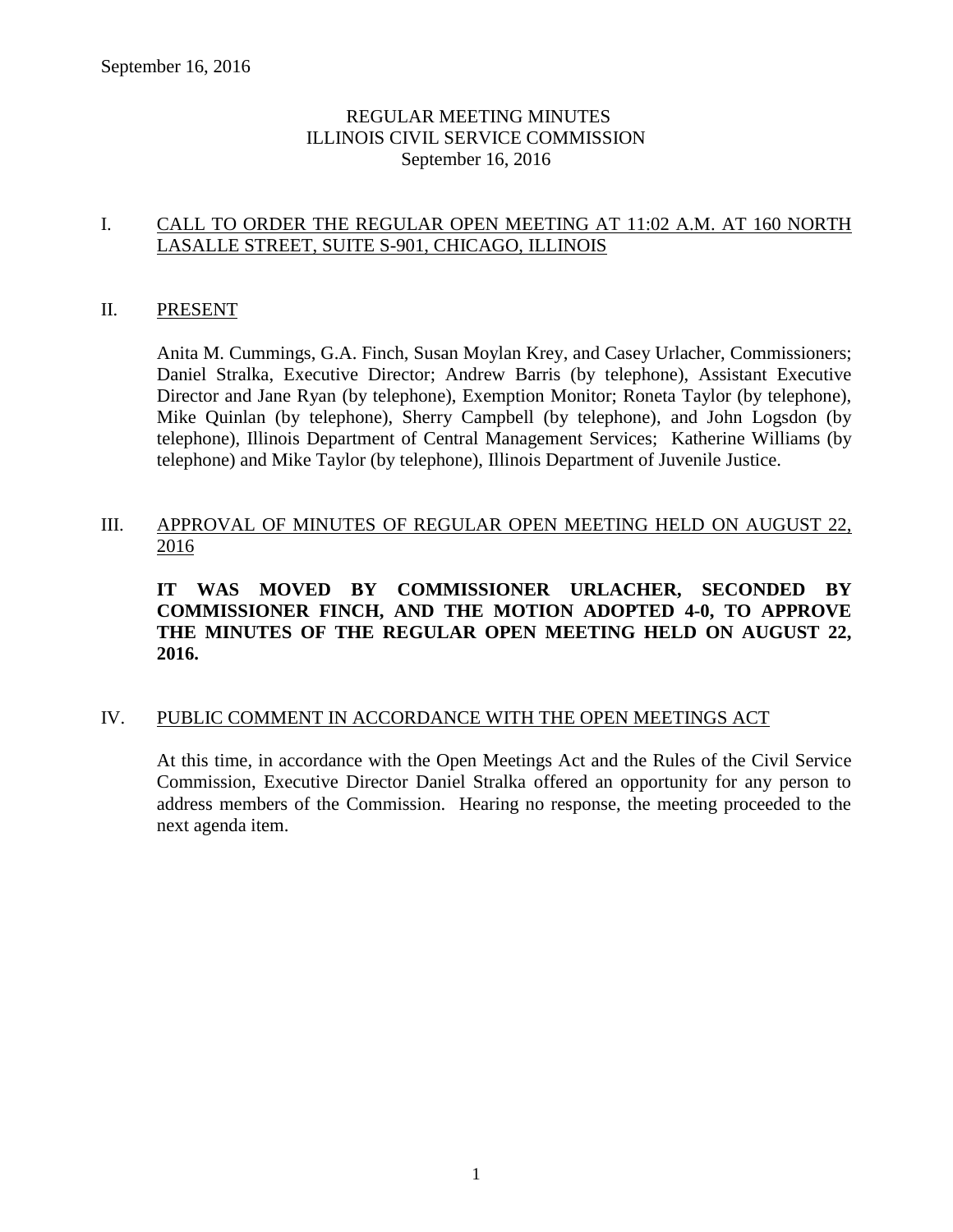#### $V<sub>r</sub>$ EXEMPTIONS UNDER SECTION  $4d(3)$  OF THE PERSONNEL CODE

# A. Report on Exempt Positions from Department of Central Management Services

| <u>Agency</u> | Total<br>Employees | Number of Exempt<br>Positions |
|---------------|--------------------|-------------------------------|
|               |                    |                               |
|               |                    |                               |
|               |                    |                               |
|               |                    |                               |
|               |                    |                               |
|               |                    |                               |
|               |                    |                               |
|               |                    |                               |
|               |                    |                               |
|               |                    |                               |
|               |                    |                               |
|               |                    |                               |
|               |                    |                               |
|               |                    |                               |
|               |                    |                               |
|               |                    |                               |
|               |                    |                               |
|               |                    |                               |
|               |                    |                               |
|               |                    |                               |
|               |                    |                               |
|               |                    |                               |
|               |                    |                               |
|               |                    |                               |
|               |                    |                               |
|               |                    |                               |
|               |                    |                               |
|               |                    |                               |
|               |                    |                               |
|               |                    |                               |
|               |                    |                               |
|               |                    |                               |
|               |                    |                               |
|               |                    |                               |
|               |                    |                               |
|               |                    |                               |
|               |                    |                               |
|               |                    |                               |
|               |                    |                               |
|               |                    |                               |
|               |                    |                               |
|               |                    |                               |
|               |                    |                               |
|               |                    |                               |
|               |                    |                               |
|               |                    |                               |
|               |                    |                               |
|               |                    |                               |
|               |                    |                               |
|               |                    |                               |
|               |                    |                               |
|               |                    |                               |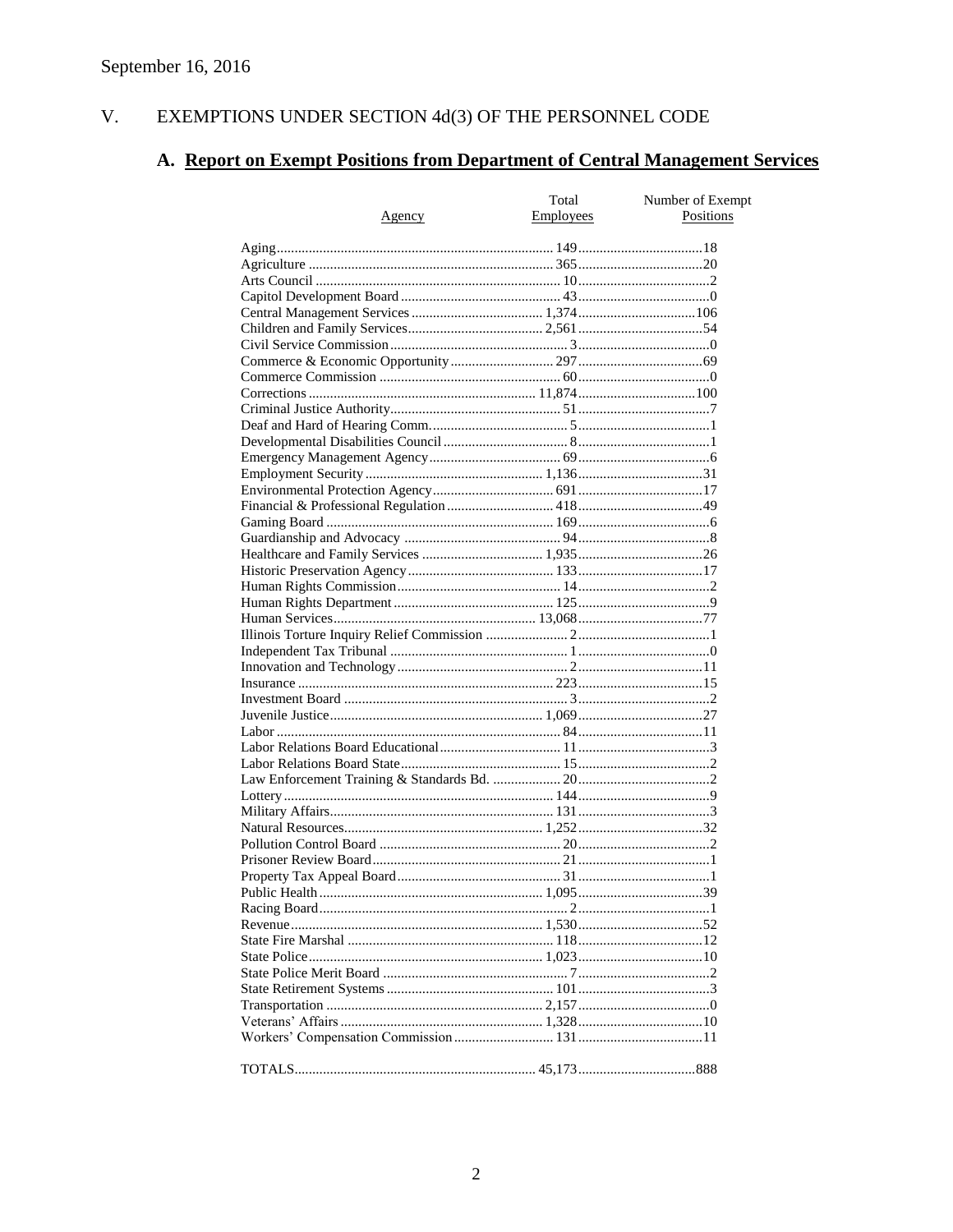#### **B. Governing Rule – Section 1.142 Jurisdiction B Exemptions**

- a) The Civil Service Commission shall exercise its judgment when determining whether a position qualifies for exemption from Jurisdiction B under Section 4d(3) of the Personnel Code. The Commission will consider any or all of the following factors inherent in the position and any other factors deemed relevant to the request for exemption:
	- 1) The amount and scope of principal policy making authority;
	- 2) The amount and scope of principal policy administering authority;
	- 3) The amount of independent authority to represent the agency, board or commission to individuals, legislators, organizations or other agencies relative to programmatic responsibilities;
	- 4) The capability to bind the agency, board or commission to a course of action;
	- 5) The nature of the program for which the position has principal policy responsibility;
	- 6) The placement of the position on the organizational chart of the agency, board or commission;
	- 7) The mission, size and geographical scope of the organizational entity or program within the agency, board or commission to which the position is allocated or detailed.
- b) The Commission may, upon its own action after 30 days notice to the Director of Central Management Services or upon the recommendation of the Director of the Department of Central Management Services, rescind the exemption of any position that no longer meets the requirements for exemption set forth in subsection (a). However, rescission of an exemption shall be approved after the Commission has determined that an adequate level of managerial control exists in exempt status that will insure responsive and accountable administrative control of the programs of the agency, board or commission.
- c) For all positions currently exempt by action of the Commission, the Director of Central Management Services shall inform the Commission promptly in writing of all changes in essential functions, reporting structure, working title, work location, position title, position number or specialized knowledge, skills, abilities, licensure or certification.
- d) Prior to granting an exemption from Jurisdiction B under Section 4d(3) of the Personnel Code, the Commission will notify the incumbent of the position, if any, of its proposed action. The incumbent may appear at the Commission meeting at which action is to be taken and present objections to the exemption request.

(Source: Amended at 34 Ill. Reg. 3485, effective March 3, 2010)

\* \* \*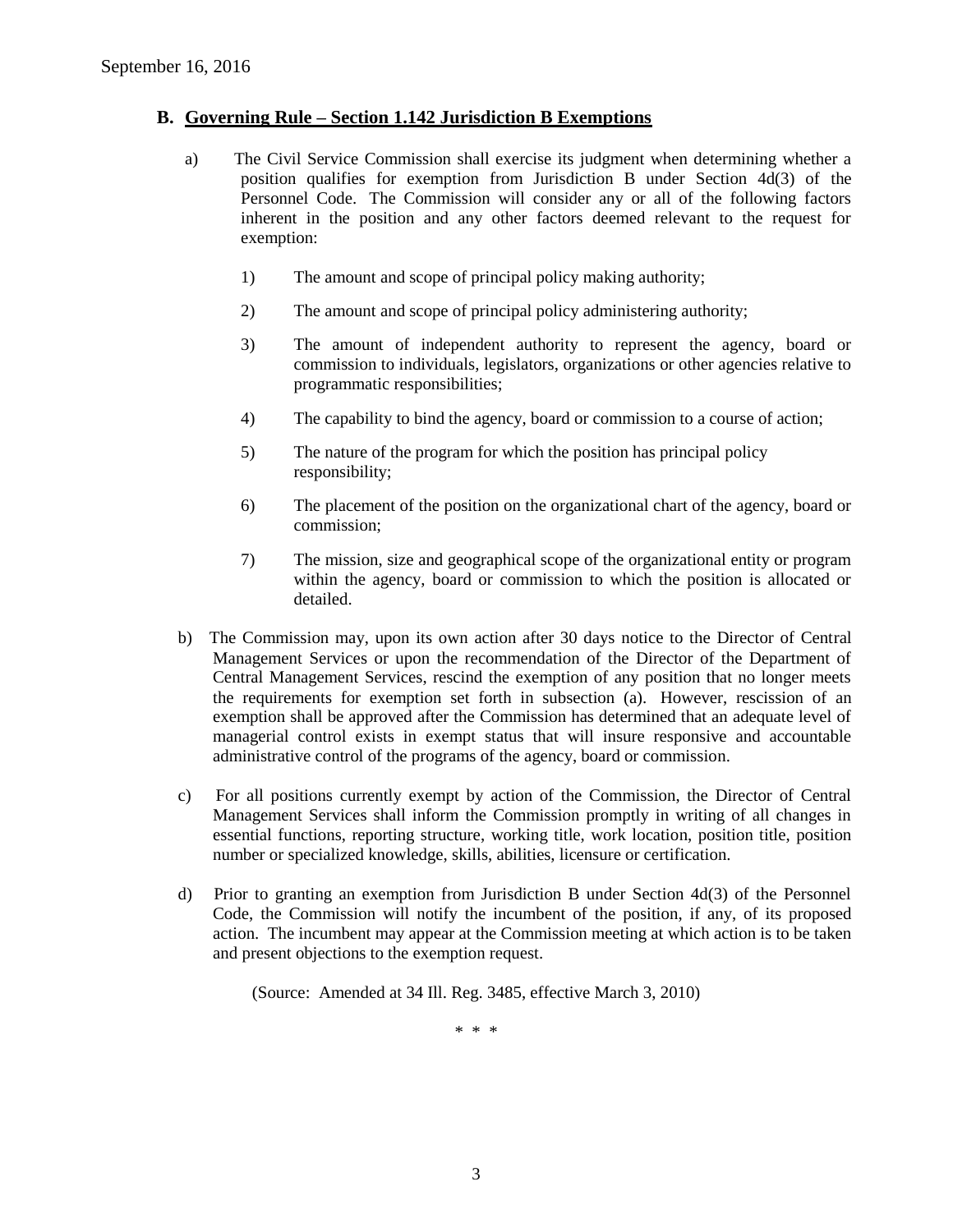# **C. Requests for 4d(3) Exemption**

Exemption Monitor Jane Ryan reported the following:

- $\triangleright$  As to Items C, this request is from the Department of Juvenile Justice (DJJ) for an Equal Employment and Affirmative Action Officer (EEO Officer). The position reports to the Director. The EEO Officer position will have principal policy making responsibility for the Equal Employment Opportunity/Affirmative Action program and be responsible for implementation within the Agency. DJJ employs over 1,000 people and is responsible for the care and well-being of juveniles under its jurisdiction. This exposes the Agency to EEO/Affirmative Action claims by both employees and residents. The size and nature of the agency are a key consideration as the Commission has a mixed history of approving 4d(3) exemptions of this nature. Staff recommended approval.
- $\triangleright$  As to Items D1 and D2, Central Management Service has requested these items be continued to the October meeting of the Commission. Staff had no objection.

# **IT WAS MOVED BY COMMISSIONER FINCH, SECONDED BY COMMISSIONER URLACHER, AND THE MOTION ADOPTED 4-0 TO GRANT THE EXEMPTION REQUEST FOR THE FOLLOWING POSITION:**

# **C: Equal Employment Opportunity Officer/Affirmative Action Officer (DJJ)**

**IT WAS MOVED BY COMMISSIONER CUMMINGS, SECONDED BY COMMISSIONER URLACHER, AND THE MOTION ADOPTED 4-0 TO CONTINUE THE FOLLOWING EXEMPTION REQUESTS TO THE OCTOBER 2016 MEETING:**

**D1: Deputy Director, Office of Operational Excellence (CMS) D2: Assistant Deputy Director, Office of Operational Excellence (CMS)**

#### **The following 4d(3) exemption request was granted on September 16, 2016:**

| <b>Position Number</b>  | $ 37015-27-00-000-10-01$                                |
|-------------------------|---------------------------------------------------------|
| <b>Functional Title</b> | Equal Employment Opportunity Officer/Affirmative Action |
|                         | Officer                                                 |
| Incumbent               | Vacant                                                  |
| Supervisor              | Director                                                |
| Location                | <b>Sangamon County</b>                                  |

#### **C. Illinois Department of Juvenile Justice**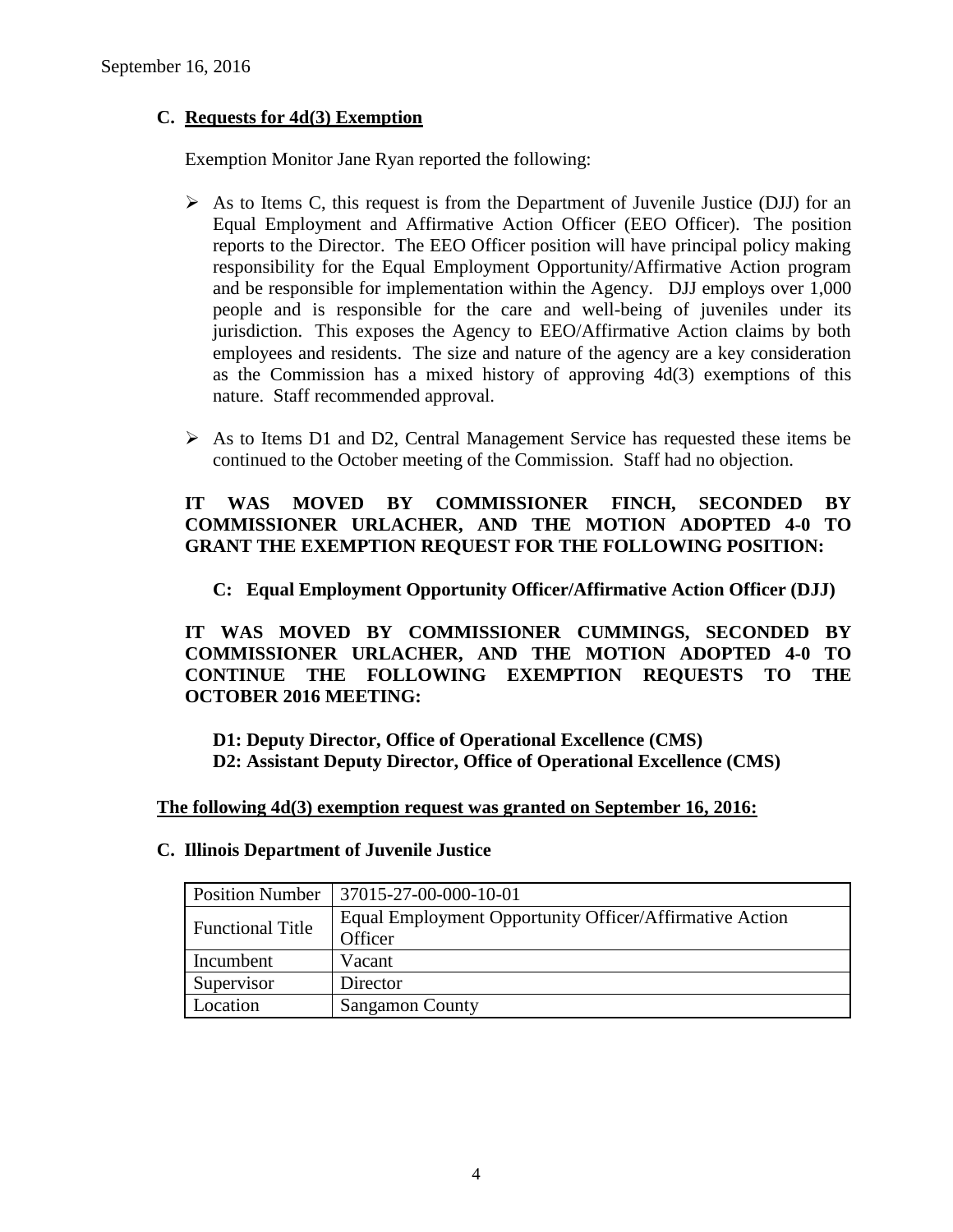## **The following 4d(3) exemption requests were continued to the October 2016 meeting:**

# **D1. Illinois Department of Central Management Services**

| <b>Position Number</b>  | 40070-37-00-200-00-01                             |
|-------------------------|---------------------------------------------------|
| <b>Functional Title</b> | Deputy Director, Office of Operational Excellence |
| Incumbent               | Vacant                                            |
| Supervisor              | Director                                          |
| Location                | <b>Sangamon County</b>                            |

#### **D2. Illinois Department of Central Management Services**

| <b>Position Number</b>  | 40070-37-00-200-10-01                                            |
|-------------------------|------------------------------------------------------------------|
| <b>Functional Title</b> | Assistant Deputy Director, Office of Operational Excellence      |
| Incumbent               | Vacant                                                           |
| Supervisor              | Deputy Director, Office of Operational Excellence who reports to |
|                         | the Director                                                     |
| Location                | <b>Sangamon County</b>                                           |

#### VI. CLASS SPECIFICATIONS

#### **A. Governing Rule – Section 1.45 Classification Plan**

The Commission will review the class specifications requiring Commission approval under the Classification Plan and will approve those that meet the requirements of the Personnel Code and Personnel Rules and conform to the following accepted principles of position classification:

- a) The specifications are descriptive of the work being done or that will be done;
- b) Identifiable differentials are set forth among classes that are sufficiently significant to permit the assignment of individual positions to the appropriate class;
- c) Reasonable career promotional opportunities are provided;
- d) The specifications provide a reasonable and valid basis for selection screening by merit examinations;
- e) All requirements of the positions are consistent with classes similar in difficulty, complexity and nature of work.

#### **B. None submitted**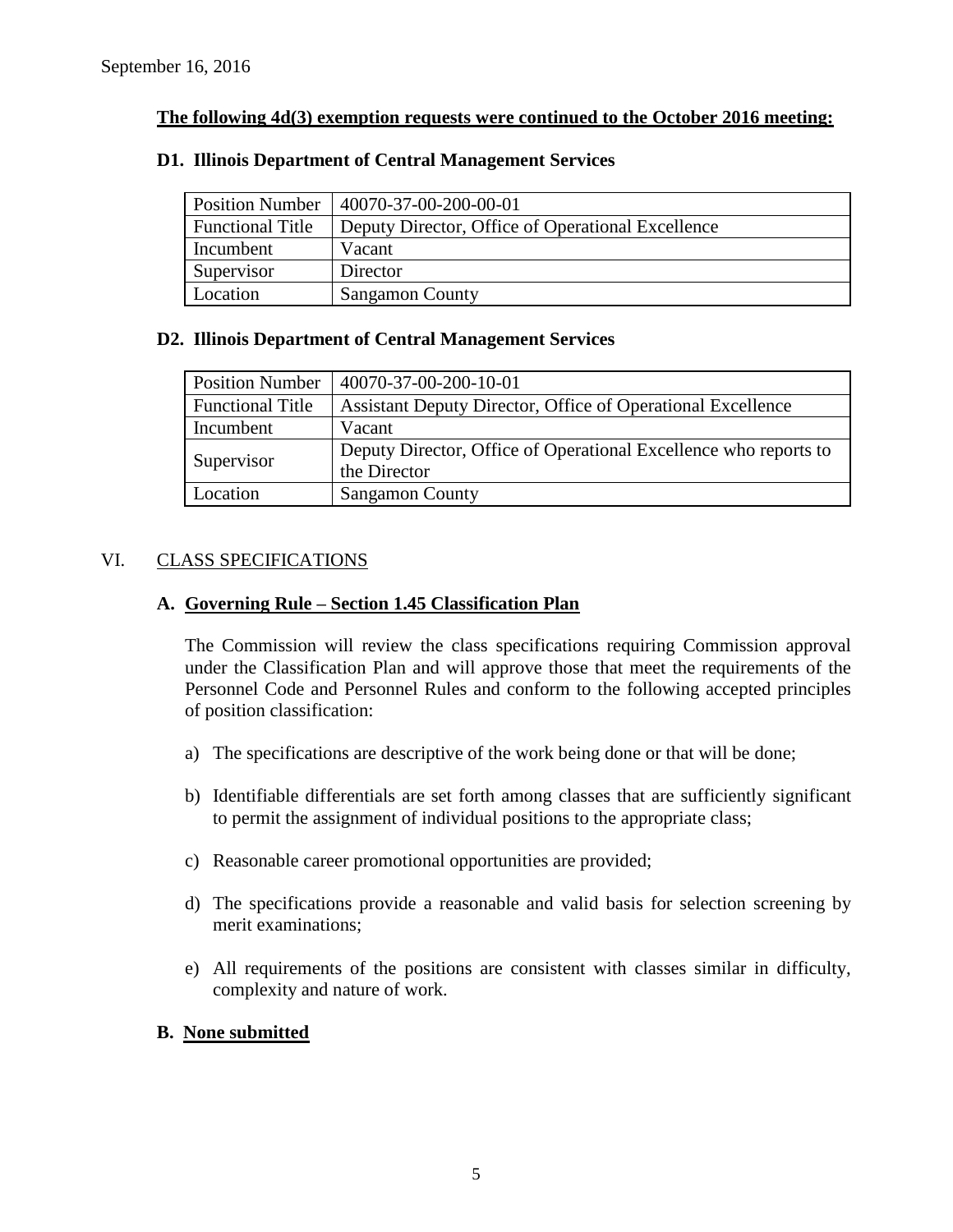# **IT WAS MOVED BY COMMISSIONER KREY, SECONDED BY COMMISSIONER URLACHER, AND THE MOTION ADOPTED 4-0 TO DISAPPROVE ANY CLASS SPECIFICATIONS RECEIVED BY THE COMMISSION STAFF NOT CONTAINED IN THIS AGENDA TO ALLOW ADEQUATE STUDY.**

## VII. PERSONNEL RULES

### **A. Civil Service Commission Governing Rule – Section 1.310 Personnel Rules**

The Commission has power to disapprove new rules or amendments to existing rules submitted by the Director of Central Management Services. Such proposed new rules or amendments of existing rules submitted to the Commission shall be accompanied by a report of proceedings attending the prior public hearing required by law with respect to them. If the Commission does not disapprove new rules or any amendment to existing rules within 30 days following the receipt from the Director of Central Management Services, the new rules or amendments have the force and effect of law after filing by the Director with the Secretary of State.

#### **B. None submitted**

**IT WAS MOVED BY COMMISSIONER CUMMINGS, SECONDED BY COMMISSIONER KREY, AND THE MOTION ADOPTED 4-0 TO DISAPPROVE ANY AMENDMENTS TO PERSONNEL RULES RECEIVED BY THE COMMISSION STAFF BUT NOT CONTAINED IN THIS AGENDA TO ALLOW ADEQUATE STUDY.** 

#### VIII. MOTION TO CLOSE A PORTION OF THE MEETING

**IT WAS MOVED BY COMMISSIONER FINCH, SECONDED BY COMMISSIONER KREY, AND BY ROLL CALL VOTE THE MOTION ADOPTED 4-0 TO CLOSE A PORTION OF THE MEETING PURSUANT TO SUBSECTIONS 2(c)(1), 2(c)(4), AND 2(c)(11) OF THE OPEN MEETINGS ACT.**

| <b>CUMMINGS</b> | YES | <b>FINCH</b>    | YES |
|-----------------|-----|-----------------|-----|
| <b>KREY</b>     | YES | <b>URLACHER</b> | YES |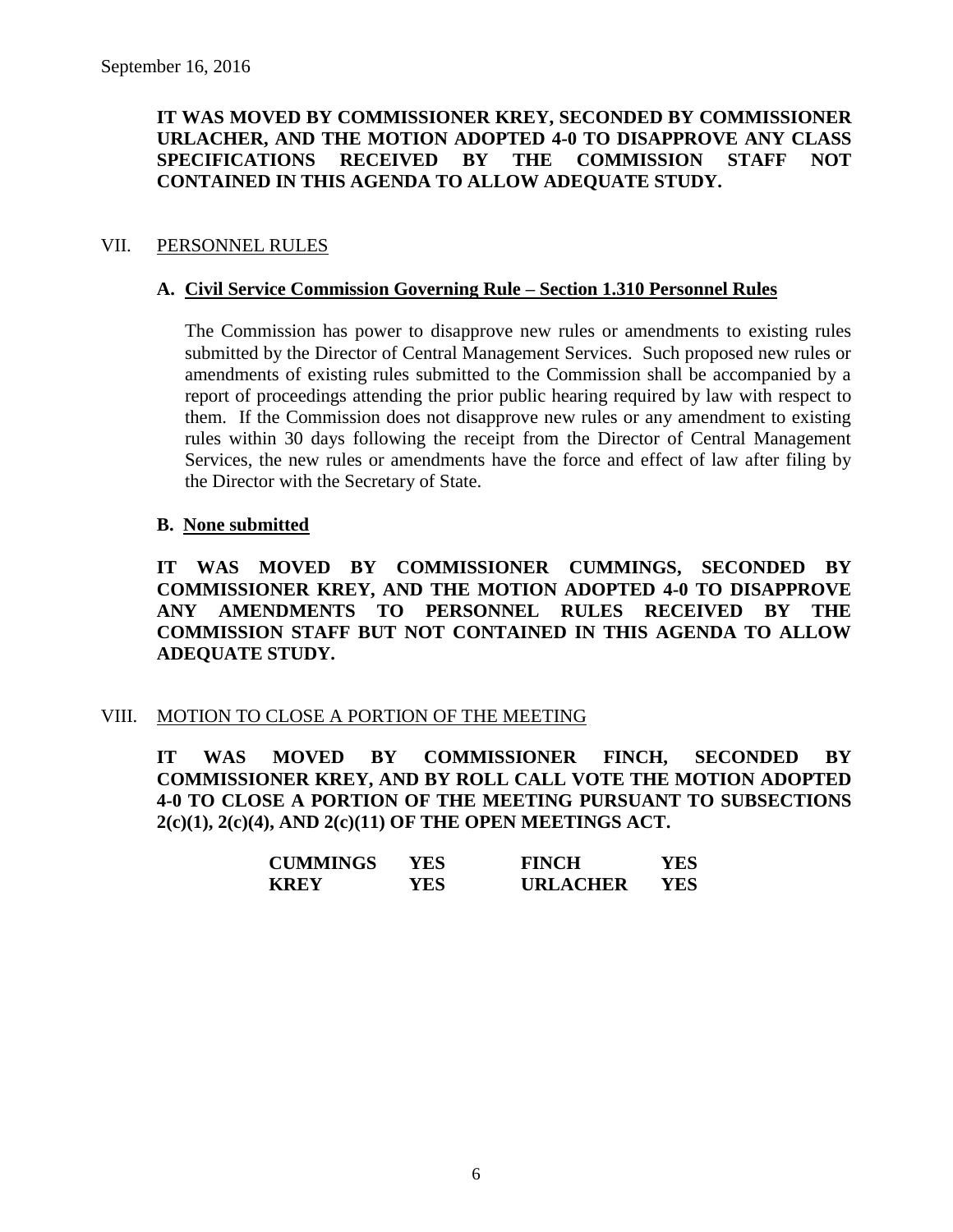## IX. RECONVENE THE OPEN MEETING

Upon due and proper notice the regular open meeting of the Illinois Civil Service Commission was reconvened at 160 North LaSalle Street, Suite S-901, Chicago, Illinois at 11:35 a.m.

#### PRESENT

Anita M. Cummings, G.A. Finch, Susan Moylan Krey and Casey Urlacher, Commissioners; Daniel Stralka, Executive Director; and Andrew Barris (by telephone), Assistant Executive Director and Jane Ryan (by telephone), Exemption Monitor.

#### X. NON-MERIT APPOINTMENT REPORT

Set forth below is the number of consecutive non-merit appointments made by each agency as reported by Central Management Services:

| <b>Agency</b>                                | 7/31/16        | 8/31/16 | 8/31/15        |
|----------------------------------------------|----------------|---------|----------------|
| Agriculture                                  | 3              | 2       | 6              |
| <b>Arts Council</b>                          | $\bf{0}$       | 0       |                |
| <b>Central Management Services</b>           | 6              | 3       | 4              |
| <b>Children and Family Services</b>          | 1              | 1       | 2              |
| <b>Emergency Management Agency</b>           | 1              |         | 0              |
| <b>Employment Security</b>                   | $\overline{2}$ | 0       |                |
| <b>Financial and Professional Regulation</b> | 1              | 1       | 0              |
| <b>Healthcare and Family Services</b>        | 5              | 3       | 5              |
| <b>Historic Preservation Agency</b>          | 1              | 1       | 3              |
| Human Rights Department                      | 1              | 1       | 0              |
| <b>Human Services</b>                        | 9              | 8       |                |
| Insurance                                    | 1              | 1       |                |
| <b>Natural Resources</b>                     | 28             | 21      | 43             |
| <b>Public Health</b>                         | 0              | 0       |                |
| Revenue                                      | 0              | 0       | 6              |
| <b>State Fire Marshal</b>                    | 1              |         | 0              |
| <b>State Police</b>                          | $\bf{0}$       | 1       | 0              |
| <b>State Retirement Systems</b>              | 2              | 1       | 5              |
| Transportation                               | 0              | 1       | $\overline{2}$ |
| Workers' Compensation Commission             | 3              | 3       |                |
| <b>Totals</b>                                | 65             | 50      | 88             |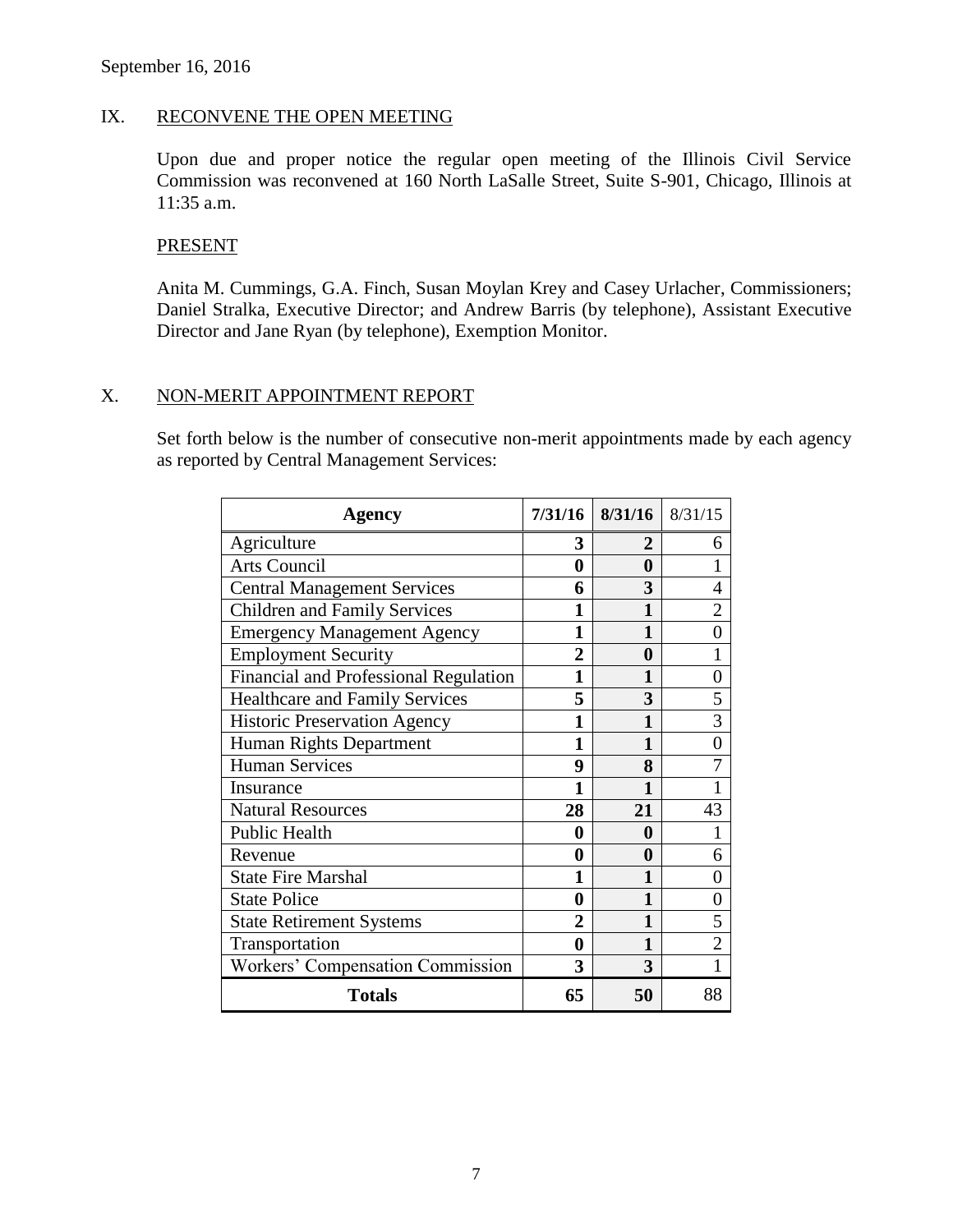# XI. PUBLICLY ANNOUNCED DECISIONS RESULTING FROM APPEALS

#### **DA-48-16**

| Employee                | Vanda Bagot           | <b>Appeal Date</b>    | 5/02/16           |
|-------------------------|-----------------------|-----------------------|-------------------|
| Agency                  | <b>Human Services</b> | <b>Decision Date</b>  | 9/02/16           |
| Appeal Type   Discharge |                       | Proposal for Decision |                   |
| ALJ                     | <b>Andrew Barris</b>  |                       | Discharge upheld. |

**IT WAS MOVED BY COMMISSIONER URLACHER, SECONDED BY COMMISSIONER FINCH, AND BY ROLL CALL VOTE OF 4-0 THE MOTION ADOPTED TO AFFIRM AND ADOPT THE FINDINGS OF FACT OF THE PROPOSAL FOR DECISION AND PARTIALLY AFFIRM AND ADOPT THE CONCLUSIONS OF LAW, WHILE MODIFYING THE RECOMMENDATION THAT DISCHARGE IS THE APPROPRIATE LEVEL OF DISCIPLINE TO BE IMPOSED.** 

**IT IS HEREBY DETERMINED THAT THE WRITTEN CHARGES FOR DISCHARGE HAVE BEEN PROVEN BUT CONSIDERING THE NATURE OF THE OFFENSES AND THE EMPLOYEE'S LENGTH OF CONTINUOUS SERVICE, THE PROVEN CHARGES DO NOT RISE TO THE LEVEL WHICH SOUND PUBLIC OPINION RECOGNIZES AS GOOD CAUSE FOR THE EMPLOYEE TO NO LONGER HOLD THE POSITION. THE EVIDENCE INDICATES THAT THE EMPLOYEE WAS HELD TO A STANDARD OF JOB PERFORMANCE ALLOWING NO MISTAKES OR MISCOMMUNICATION THAT THE AGENCY ITSELF WAS UNABLE TO MEET. FOR INSTANCE, ON THE STATEMENT OF CHARGES, THE AGENCY FAILED TO INCLUDE THE DATE OF THE ALLEGED MISCONDUCT IN CHARGE 3 WHILE ALSO LISTING AN INCORRECT DATE FOR THE EMPLOYEE'S PRIOR DISCIPLINE.** 

**MOREOVER, THE EVIDENCE INDICATES THAT THE EMPLOYEE'S SUPERVISOR NEVER LISTENED TO HER INPUT, LEADING TO A REASONABLE CONCLUSION THAT SHE WOULD NEVER BE ABLE TO PERFORM HER JOB TO THE STANDARDS OF PERFECTION THAT THE AGENCY ITSELF DID NOT MEET. IN ADDITION, THE EVIDENCE INDICATES THAT THE AGENCY SPECIFICALLY OFFERED THE EMPLOYEE THE OPPORTUNITY TO LEAVE WORK ON FEBRUARY 18, 2016 BUT AFTER SHE ACCEPTED THE OFFER, THE AGENCY TURNED AROUND AND USED HER DEPARTURE AS EVIDENCE THAT SHE COULD NOT CONTROL HER ANGER. FURTHERMORE, DHS RULES SPECIFICALLY STATE "AN EMPLOYEE YELLING AT A CO-WORKER IN THE WORK PLACE WOULD BE SUBJECT TO A 1-5 DAY SUSPENSION."** 

**THIS FINDING AND DECISION IS IN NO WAY SANCTIONING THE PROVEN CONDUCT IN THE CASE BUT A REASONABLE AND COMPASSIONATE INTERPRETATION OF THE PROVEN CONDUCT, THE MITIGATING CIRCUMSTANCES AND AN APPLICATION OF PROGRESSIVE DISCIPLINE-**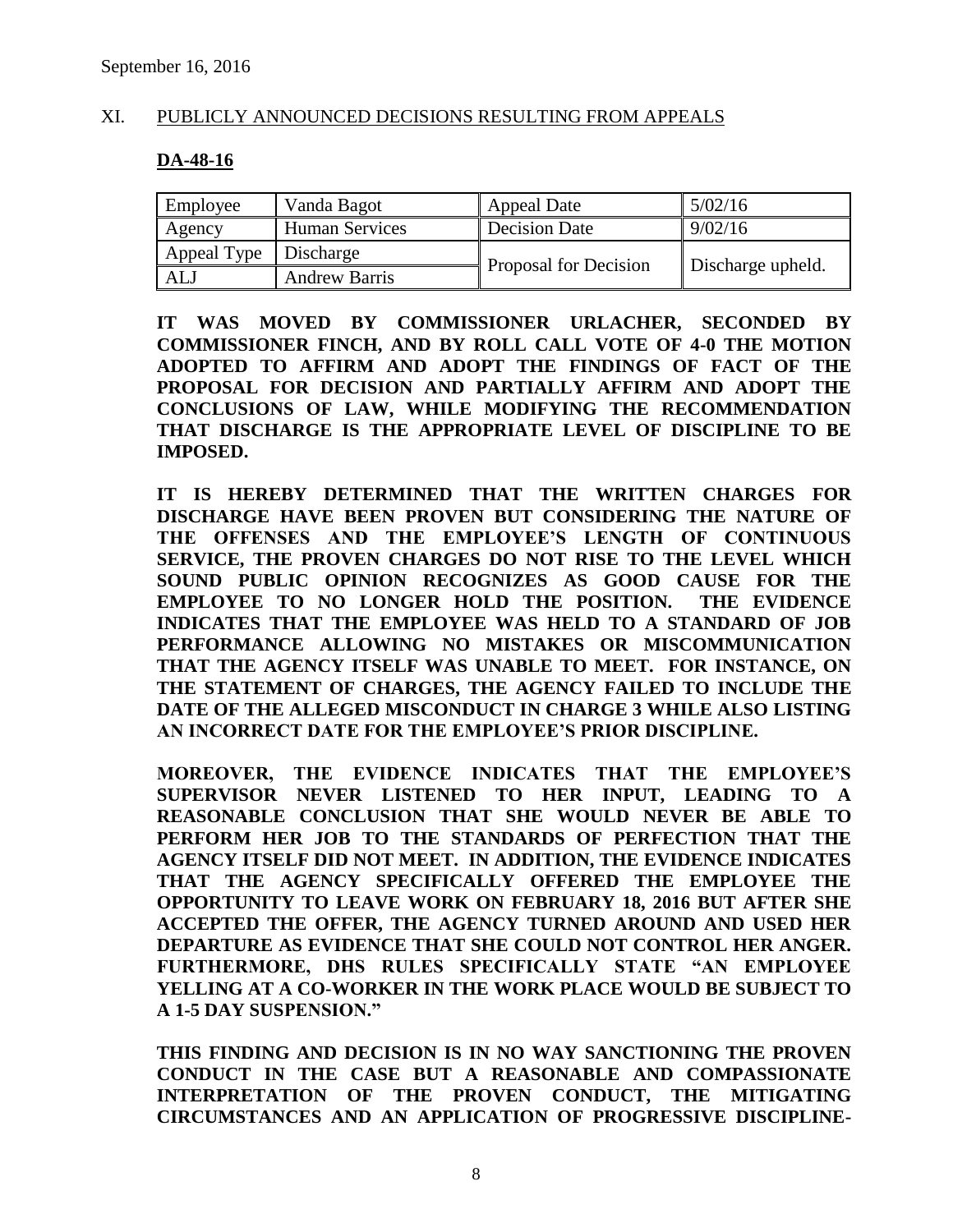**CONSIDERING HER MOST RECENT DISCIPLINE WAS ONLY A 15 DAY SUSPENSION-DICTATES THAT DISCHARGE IS AN EXCESSIVE PENALTY IN THIS CASE. IN ADDITION, IT IS RECOMMENDED THAT THE EMPLOYEE, HER SUPERVISORS, AND HER CO-WORKERS ALL RECEIVE ADDITIONAL TRAINING TO ALLOW THEM TO BETTER COMMUNICATE WITH EACH OTHER WHEN THERE ARE DISAGREEMENTS SO THAT THEY MAY PROPERLY SERVE THE RESIDENTS WITH WHOM THEY ARE ENTRUSTED.** 

**IT SHOULD ALSO BE NOTED THAT IF THE EMPLOYEE DOES NOT LEARN TO APPRECIATE AND CONTROL THE MANIFESTATIONS OF HER EMOTIONS SHE WILL SOON FIND HERSELF SUBJECTED TO DISCHARGE PROCEEDINGS IN THE FUTURE. FOR THESE REASONS, THE PROVEN CHARGES WARRANT A 90-DAY SUSPENSION PLUS THE DURATION OF HER SUSPENSION PENDING DISCHARGE IN LIEU OF DISCHARGE.**

| <b>CUMMINGS</b> | YES  | <b>FINCH</b>    | YES |
|-----------------|------|-----------------|-----|
| <b>KREY</b>     | YES. | <b>URLACHER</b> | YES |

#### **DA-53-16**

| Employee              | Troy D. Jones        | <b>Appeal Date</b>    | 5/16/16           |
|-----------------------|----------------------|-----------------------|-------------------|
| Agency                | Transportation       | <b>Decision Date</b>  | 9/01/16           |
| Appeal Type Discharge |                      | Proposal for Decision |                   |
| ALJ                   | <b>Andrew Barris</b> |                       | Discharge upheld. |

**IT WAS MOVED BY COMMISSIONER KREY, SECONDED BY COMMISSIONER URLACHER, AND BY ROLL CALL VOTE OF 4-0 THE MOTION ADOPTED TO AFFIRM AND ADOPT THE PROPOSAL FOR DECISION OF THE ADMINISTRATIVE LAW JUDGE THAT THE CHARGE WAS PROVEN AND DOES WARRANT DISCHARGE FOR THE REASONS SET FORTH IN THE PROPOSAL FOR DECISION DATED SEPTEMBER 1, 2016.**

| <b>CUMMINGS</b> | YES | <b>FINCH</b>    | YES |
|-----------------|-----|-----------------|-----|
| <b>KREY</b>     | YES | <b>URLACHER</b> | YES |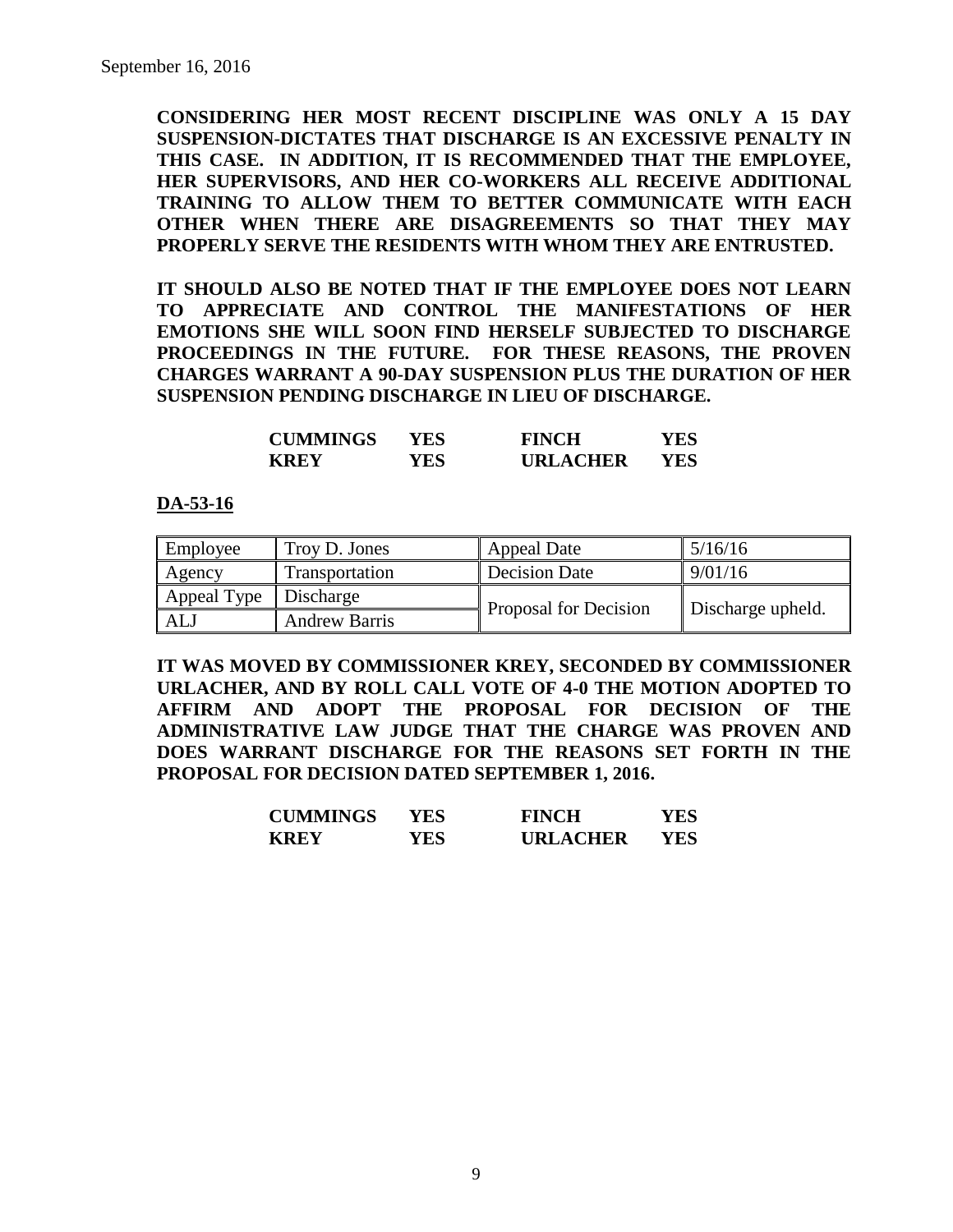# XII. APPEALS TERMINATED WITHOUT DECISION ON THE MERITS

#### **DA-3-17**

| Employee                | Elisabeth Damia            | <b>Appeal Date</b>               | 7/13/16               |
|-------------------------|----------------------------|----------------------------------|-----------------------|
| Agency                  | Children & Family Services | Decision Date $\frac{8}{15}{16}$ |                       |
| Appeal Type   Discharge |                            | Proposal for                     | Dismissed; withdrawn. |
| ALJ                     | <b>Andrew Barris</b>       | Decision                         |                       |

#### **DA-8-17**

| Employee                | Thomas A. Frescura   | <b>Appeal Date</b>   | 8/02/16              |
|-------------------------|----------------------|----------------------|----------------------|
| Agency                  | Revenue              | <b>Decision Date</b> | 8/30/16              |
| Appeal Type   Discharge |                      | Proposal for         | Dismissed; withdrawn |
| ALJ                     | <b>Andrew Barris</b> | Decision             |                      |

#### **DA-11-17**

| Employee                | Kevin M. Orlowski    | Appeal Date                     | 8/24/16               |  |
|-------------------------|----------------------|---------------------------------|-----------------------|--|
| Agency                  | Juvenile Justice     | Decision Date $\frac{8}{30/16}$ |                       |  |
| Appeal Type   Discharge |                      | Proposal for                    | Dismissed; withdrawn. |  |
| <b>ALJ</b>              | <b>Andrew Barris</b> | Decision                        |                       |  |

**IT WAS MOVED BY COMMISSIONER URLACHER, SECONDED BY COMMISSIONER CUMMINGS, AND BY ROLL CALL VOTE OF 4-0 THE MOTION ADOPTED TO AFFIRM AND ADOPT THE PROPOSALS FOR DECISION OF THE ADMINISTRATIVE LAW JUDGE TO DISMISS THE APPEALS.**

| <b>CUMMINGS</b> | YES. | <b>FINCH</b>    | YES |
|-----------------|------|-----------------|-----|
| <b>KREY</b>     | YES. | <b>URLACHER</b> | YES |

#### XIII. FY 2016 ANNUAL REPORT

**IT WAS MOVED BY COMMISSIONER URLACHER, SECONDED BY COMMISSIONER CUMMINGS, AND THE MOTION ADOPTED 4-0 TO APPROVE THE FISCAL YEAR 2016 ANNUAL REPORT AS SUBMITTED WITH MINOR MODIFICATIONS TO THE BIOGRAPHIES OF COMMISSIONER CUMMINGS AND COMMISSIONER FINCH.**